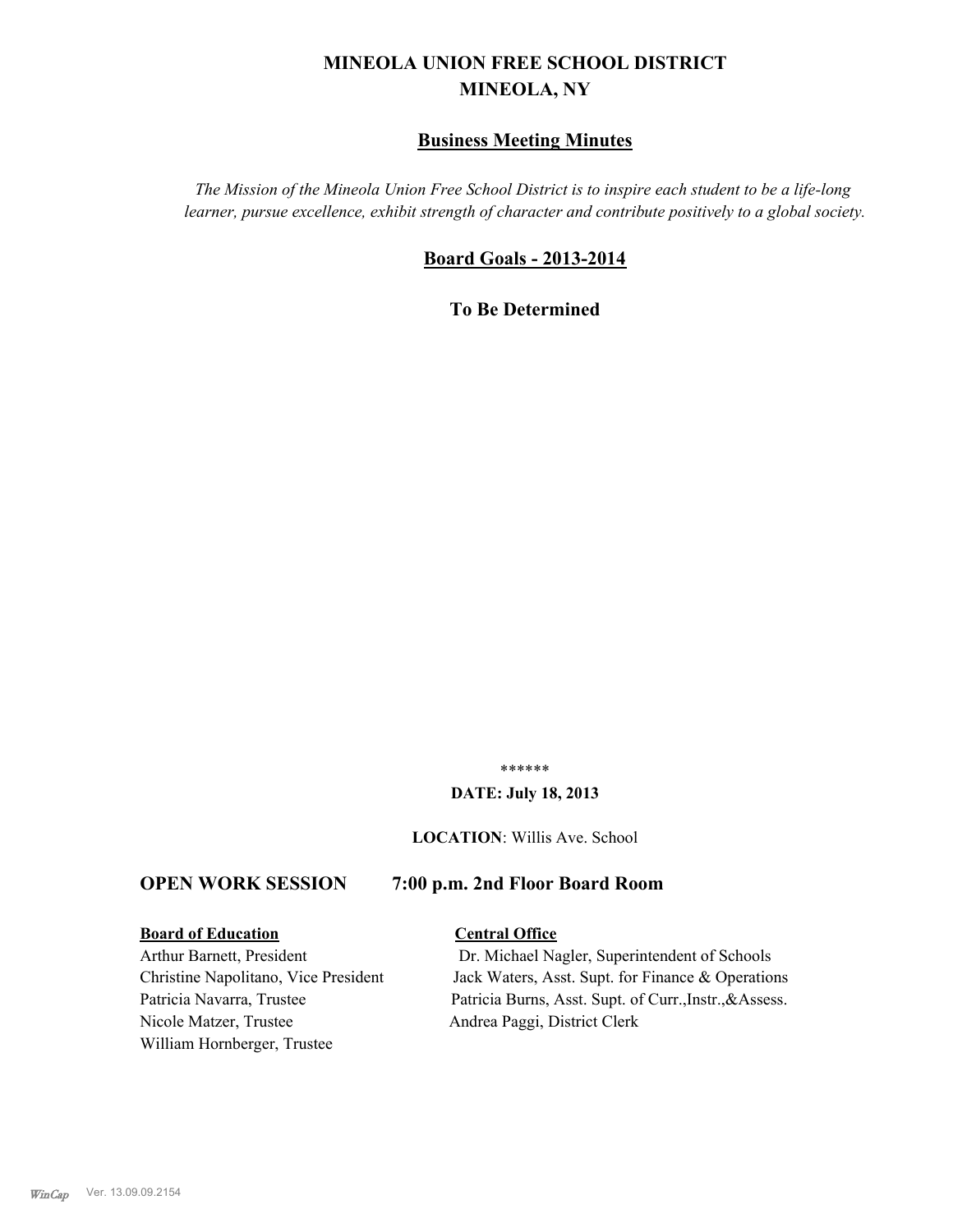**A. Call to Order- 7:05pm B. Pledge of Allegiance C. Reading of Mission-** Nicole Matzer **D. Moment of Silent Meditation**

**E. Dais & Visitor Introductions** Absent- Patricia Navarra Late- William Hornberger

# **F. High School Student Organization Report**

(No report until school resumes)

#### **G. BOE Reports**

#### **a. Comments from Board Trustees**

Ms. Matzer stated that she is glad to be here and part of the team.

Ms. Napolitano stated that she is enjoying the summer and looks forward to the upcoming school year.

# **b. Comments from Board President**

Mr. Barnett stated that he was at the high school and there were students working in the field and he hoped that precautions are being taken in this heat. He also stated that he wanted to clarify some information regarding an email issue that has come to his attention. Mr. Barnett stated that he wanted the public to be aware if he responds to an email from a public member and he also cc's it to "BOE", that individual will be unable to reach all of the Board members by using "BOE". That is a feature which is available for Board members only and this information was confirmed by the Superintendent. If a member of the public wants all of the Board members to receive their message, then they must send it to each of their email addresses.

## **c. Comments from Superintendent**

The Superintendent stated that all of the CW Post applications have been processed. He will be meeting with parents who expressed interest in the program next week. The Superintendent stated that parents will be notified by the first week of August, if their child was accepted in the program.

Mr. Hornberger arrived and Mr. Barnett informed him that we were up to the "comments by the Superintendent". Mr. Barnett asked Mr. Hornberger if he had any comments before the Superintendent continued and Mr. Hornberger stated that he did not have comments at this time.

The Superintendent stated that he would like approval from the Board to apply for an application to the "League of Innovative Schools", which is a federal program. He stated that if the District was to be accepted into the program there would be a monetary commitment of \$1000 membership fee and there is a conference which the Superintendent would be required to attend. It was asked what this organization would do for the District and the Superintendent explained that it would put us in an organization that thinks as we do and can help with technology advances. He feels that we as a District have things to offer and we could learn from others. He added that sharing and discussions help us to learn. We would be notified by September if we were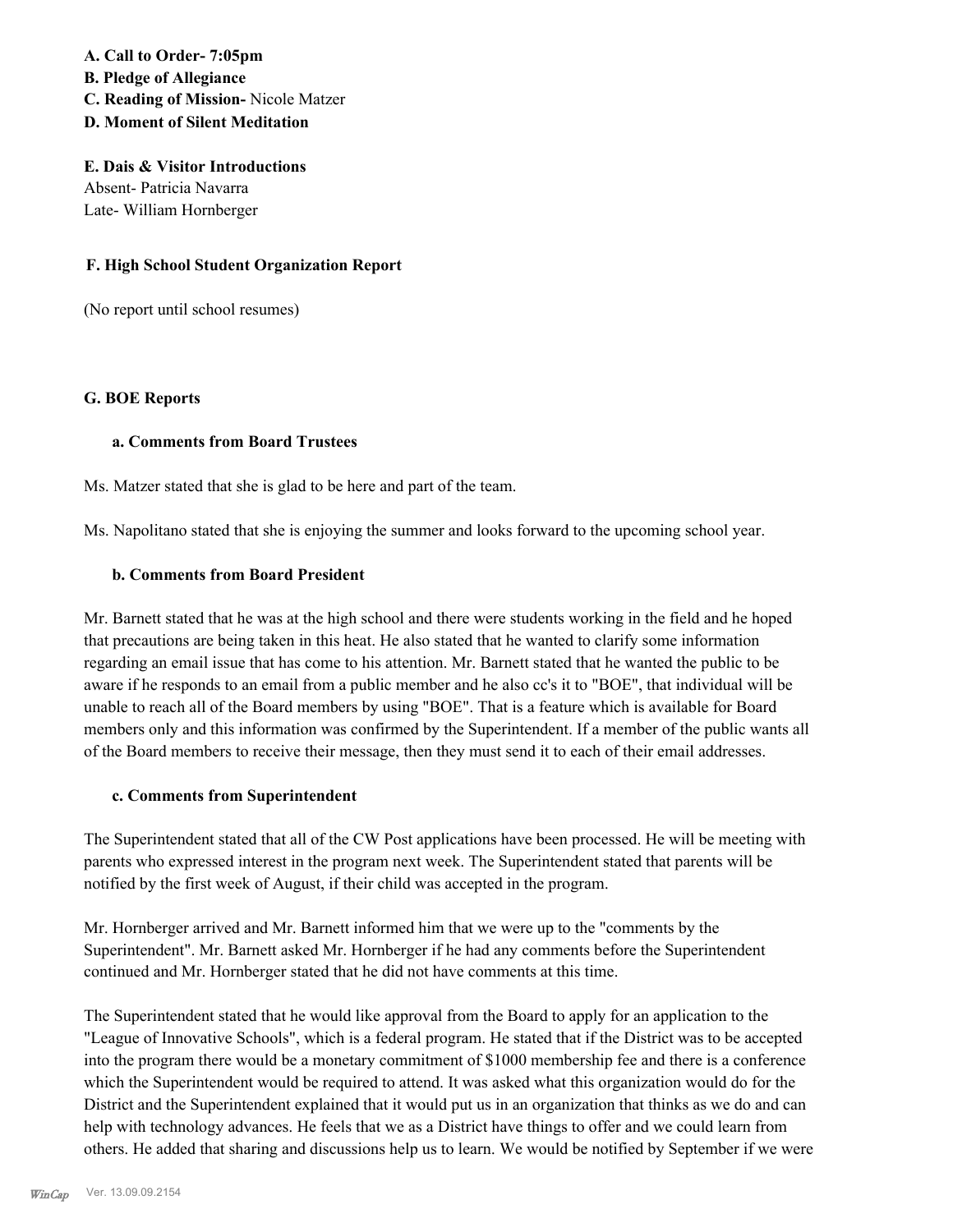accepted. The Superintendent also stated that our District does not seem to be typical of the current organization demographic, which is mainly larger districts, so he does not know what will happen. The Board gave him their approval to apply.

The Superintendent gave an update of the Sprint contract. The Superintendent stated that, as requested by Ms. Parrino, he followed up with both Sprint and AT&T. He stated that a decision was made to go with Sprint because AT&T's plan only offers only 3g and with the Sprint plan the district has the ability to modify the plan as needed: 1, 2 or 3 g. The Superintendent stated that there will be a contract; however he would like to move on this if the Board is in agreement. The Board responded favorably.

The Superintendent stated that there will be a special production at the High School of "Les Miserables" on July 26th at 7pm. The cost of this fundraiser for fine arts is: \$15 for adults or \$10 for students. The original cast will perform in the production. The Superintendent stated that he would like to know how many Board members will be interested in attending the NYSSBA Conference in Rochester and 3 Board members stated they plan to attend. Ms. Navarra will be asked upon her return.

The Superintendent stated that he would like to discuss funding the capitol reserve. He stated that he would like to get direction from the Board regarding getting an architect to start the process of preparing an estimate for work including: exterior doors and windows at the elementary schools and brick pointing at all of the buildings. The plan would be to have the work completed next summer. He wants to plan ahead due to the fact that SED is 20 weeks behind in approving plans. Mr. Hornberger asked what would happen if approval is not given to take these fund and the Superintendent stated that the information from the architect would remain the same and would be viable. He feels it is prudent to make the investment now in order to get the ball rolling. The Board was in favor in moving forward on this process. The Superintendent stated that he would like to engage the community on this through a survey and a committee. The committee would be made up of community members and Board members.

The Superintendent stated that the new security measures are all moving along and all will be up and running in September. The hole for the man trap will be cut at Jackson Avenue. At the Board Goal Planning meeting, there will be a discussion of a new policy for people entering the school buildings. Mr. Barnett asked if the greeters at the buildings would be the same as this year and the Superintendent stated that every greeter will be different.

Finally, the Superintendent stated that he wanted to confirm the dates of the Board Retreats. On 8/26, there will be a Board Retreat from 6- 9pm and on 8/29, there will be the regular Workshop meeting at \*6pm and will be followed by another Board Retreat. There were no additional comments.

# **H. Old Business**

Ms. Napolitano asked for an update of the cafeteria at the High School. The Superintendent stated that the cut has been made and they are awaiting the roll gate. He added that the completion is on track for September.

Mr. Barnett asked for an update on the Meadow Drive project. The Superintendent stated he did a walk through the other day. The floor is scheduled for Monday; the furniture will be in the 2nd week of August and the plan is in place for moving the shelves off of the stage. The tier seating, from Italy, is the only item on back order. There was no other old business from the Board.

The Superintendent stated that he had a piece of old business. At the Business meeting on 8/9/12, the Board tabled Consensus Agenda item I. 8.a- Disposal of District Property: Kimball Upright Piano (Jackson Avenue)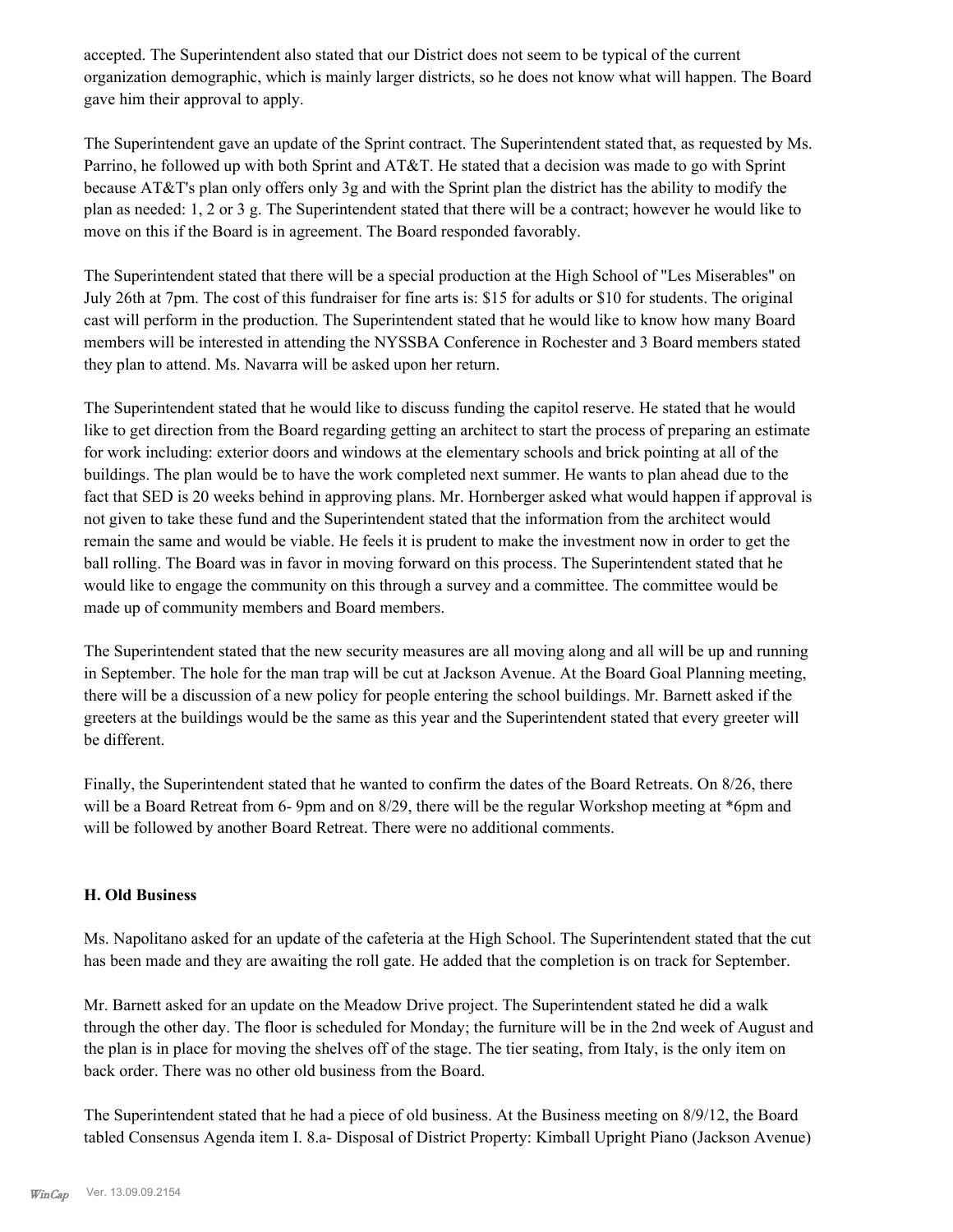and Steinway Grand Piano (Middle School), in order to determine the value. The Superintendent asked that this item be taken from the table and declared obsolete. A motion was made by Christine Napolitano and was second by William Hornberger. The Superintendent stated that the Steinway Grand Piano is valued at \$4000 and a company will take the obsolete piano and will replace it with a new one at the Middle School. The Superintendent will also ask Mr. Owen to look at all other old instruments to determine the values. The District Clerk polled the Board; all were in favor and the motion passed.

#### **I. New Business**

There was no new business.

#### **J. Consensus Agenda**

**RESOLUTION # 5 -BE IT RESOLVED** that the Board of Education approves the consensus agenda items J.1.a. through J.5.a., as presented.

**Motion:** Christine Napolitano

**Second:** Nicole Matzer

Discussion: The Superintendent stated that there is a walk-on agenda item to amend the consensus agenda:

#### **Walk-on Agenda item:**

## **Amend Resolution # 5- Consensus Agenda**

## **6. Business/Finance: Bids**

a. That the Board of Education approves the awarding of the Bus Lease Bid for the 2013- 2014 school year to Signature Bank, the lowest responsible bidder meeting all specifications.

- **Motion:** William Hornberger **Second:** Nicole Matzer
- Yes: William Hornberger **No:** None Nicole Matzer Christine Napolitano Arthur Barnett

**Passed:** Yes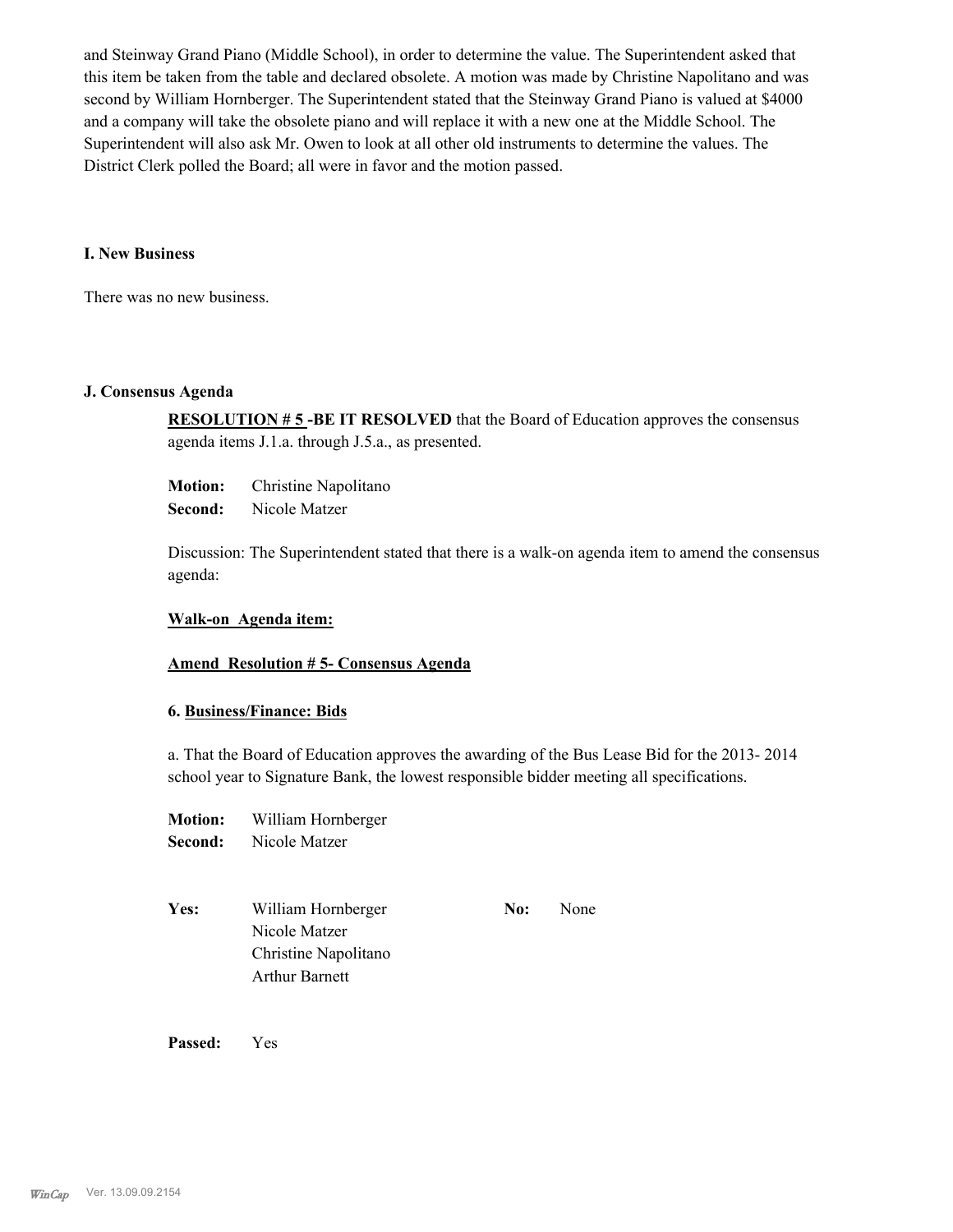Mr. Barnett asked the Board if there was any discussion/questions regarding the amended consensus agenda. Ms. Napolitano asked how the district will deal with the resignation of Mr. Gollisz, Instructional leader. The Superintendent stated that Mr. Hepworth would be moved to the High School, in order to replace Mr. Gollisz and they would be interviewing candidates to fill Mr. Hepworth's position at the Middle School. There was no further discussion. Mr. Barnett asked the Ditrict Clerk to poll the Board on the amended Consensus Agenda.

Yes: William Hornberger **No:** None Nicole Matzer Christine Napolitano Arthur Barnett

**Passed:** Yes

# 1. **Instruction**

- a. Resignation(s)
- That the Board of Education accepts the resignation of John Gollisz, Instructional Leader, effective July 14, 2013. 1.

# b. Leave(s) of Absence/Child Rearing

- That the Board of Education grants a request to Iyla Wilson, for an unpaid FMLA Leave of Absence, for child-rearing purposes, starting September 1, 2013. 1.
- That the Board of Education grants a request to Meghan Grieco, for an unpaid FMLA Leave of Absence, for child-rearing purposes, starting August 29, 2013. 2.

# c. Appointments Instruction

- The Board of Education approves the appointment of Cynthia Kopp, to the position of leave replacement teacher for Kimberly Morrissey at Mineola Middle School, effective September 1, 2013 to June 30, 2014. Salary: MA, Step 1, \$67,942 1.
- That the Board of Education approves the re-call of Catherine Baker, from the Preferred Eligibility List, as an Elementary teacher, effective September 1, 2013. Salary: MA+10, Step 4, \$78,363. Probationary Period: September 1, 2013 to January 31, 2015. 2.
- The Board of Education approves the appointment of Nicole Destefano, to the position of Leave Replacement Teacher for Maureen Connolly, effective September 1, 2013 to June 30, 2014. Salary: BA, Step 1, \$58,414 3.
- The Board of Education approves the appointment of Vincent Russo, to the position of Driver Education Coordinator for the 2013-2014 school year. Salary: \$3,346.00 4.
- The Board of Education approves the appointment of Vincent Russo, to the position of Driver Education Instructor for the 2013-2014 school year. Salary: \$55.04 per hour. 5.

#### Appointment(S) Summer Music d.

That the Board of Education approves a self funded Summer Music Program, (Salary, hourly summer wages are based on the MTA contractual rates):

|               | EMPLOYEE NAME  | <b>STEP</b> | <b>STIPEND</b>    |
|---------------|----------------|-------------|-------------------|
| Music Teacher | Kristin Frazer | Step 3      | $$67.97$ per hour |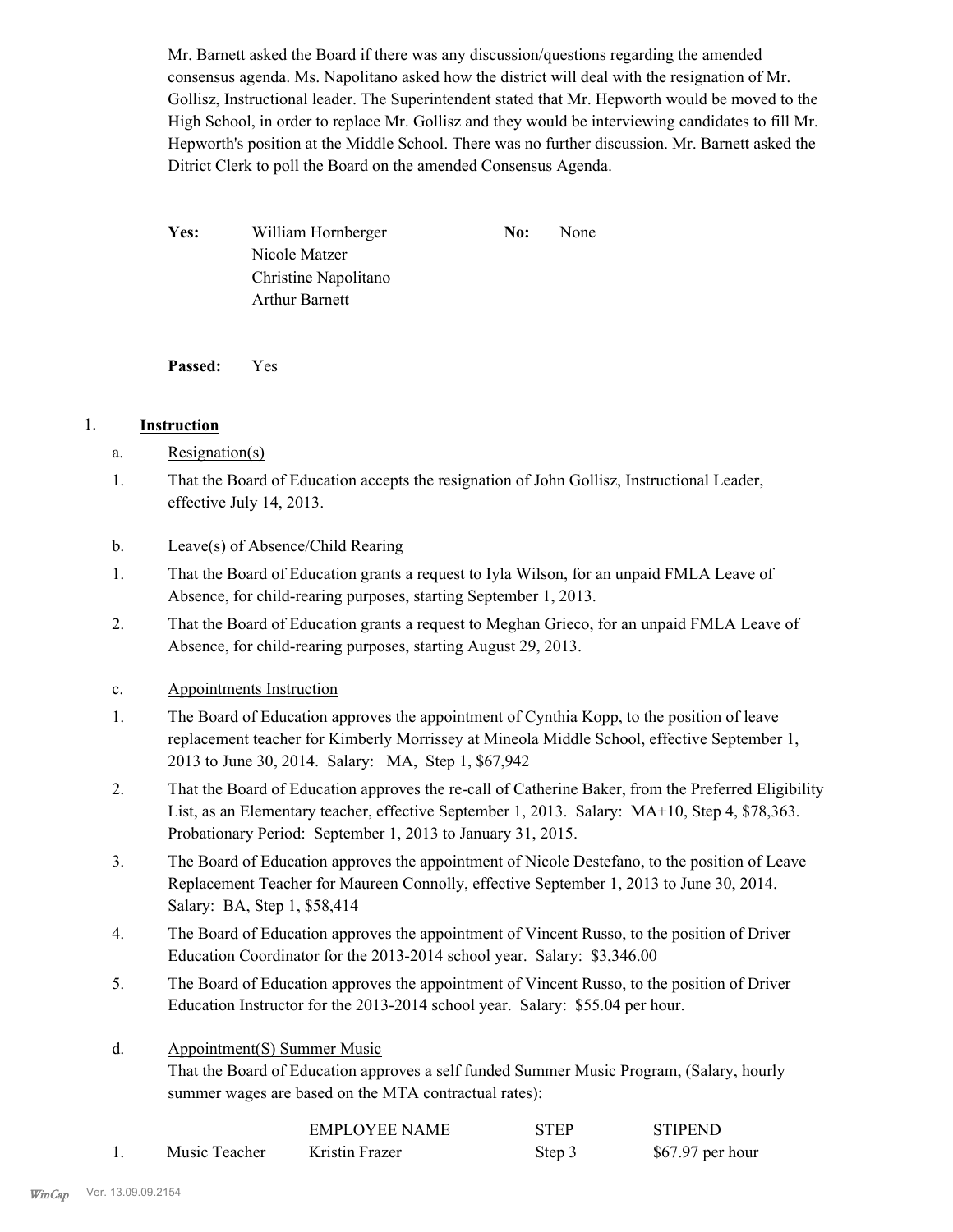|     |                                                | <b>EMPLOYEE NAME</b>                                                                    |                                               | <b>STEP</b>                                                                  | <b>STIPEND</b>                                                                                  |  |  |
|-----|------------------------------------------------|-----------------------------------------------------------------------------------------|-----------------------------------------------|------------------------------------------------------------------------------|-------------------------------------------------------------------------------------------------|--|--|
| 2.  | Music Teacher                                  | Mark Bennett                                                                            |                                               | Step 3                                                                       | \$67.97 per hour                                                                                |  |  |
| e.  | <b>Appointment(S) Summer Special Education</b> |                                                                                         |                                               |                                                                              |                                                                                                 |  |  |
|     |                                                | That the Board of Education approves the following staff members for the Summer Special |                                               |                                                                              |                                                                                                 |  |  |
|     | <b>Education Program</b>                       |                                                                                         |                                               |                                                                              |                                                                                                 |  |  |
|     | <b>POSITION</b>                                | <b>EMPLOYEE NAME</b>                                                                    |                                               | <b>STEP</b>                                                                  | <b>STIPEND</b>                                                                                  |  |  |
| 1.  | Teacher                                        | Chris Friedel - (replacing                                                              |                                               | Step 3                                                                       | \$67.97                                                                                         |  |  |
|     |                                                | Sandra Smith-30 hrs)                                                                    |                                               |                                                                              |                                                                                                 |  |  |
| 2.  | Teacher                                        | Melissa Dadich (replacing                                                               |                                               | Step 1                                                                       | \$57.85                                                                                         |  |  |
|     |                                                | Chris Friedel-15 hrs)                                                                   |                                               |                                                                              |                                                                                                 |  |  |
| 3.  | Teacher Sub                                    | Laura Darmstadt                                                                         |                                               | Step 1                                                                       | \$57.85                                                                                         |  |  |
| f.  |                                                |                                                                                         | <b>Creation of New Instructional Position</b> |                                                                              |                                                                                                 |  |  |
| 1.  |                                                |                                                                                         |                                               |                                                                              | That the Board of Education approve the Superintendent's recommendation to create a new part    |  |  |
|     |                                                | time (.6) Special Education teaching position.                                          |                                               |                                                                              |                                                                                                 |  |  |
| 2.  |                                                |                                                                                         |                                               |                                                                              | That the Board of Education approve the Superintendent's recommendation to increase a part time |  |  |
|     |                                                |                                                                                         |                                               | (.6) Spanish teaching position to a full time probationary Spanish position. |                                                                                                 |  |  |
|     |                                                |                                                                                         |                                               |                                                                              |                                                                                                 |  |  |
| g.  |                                                | <b>Appointment(S) Marching Band Staff</b>                                               |                                               |                                                                              |                                                                                                 |  |  |
|     |                                                |                                                                                         |                                               |                                                                              | That the Board of Education approves the following staff members for the Marching Band:         |  |  |
|     |                                                |                                                                                         |                                               |                                                                              |                                                                                                 |  |  |
|     | <b>POSITION</b>                                |                                                                                         | <b>EMPLOYEE NAME</b>                          |                                                                              | <b>STIPENDS</b>                                                                                 |  |  |
| 1.  | Marching Band Director                         |                                                                                         | Frank Mauriello                               |                                                                              | \$5,025.00                                                                                      |  |  |
| 2.  | Marching Band Assistant Director               |                                                                                         | Christopher Bonacorsa                         |                                                                              | \$2,854.00                                                                                      |  |  |
| 3.  | Marching Band Winds Coach                      |                                                                                         | <b>Timothy Doran</b>                          |                                                                              | \$1,784.00                                                                                      |  |  |
| 4.  | Marching Band Winds Coach                      |                                                                                         | Erin Citrano                                  |                                                                              | \$1,784.00                                                                                      |  |  |
| 5.  | Marching Band Percussion Coach                 |                                                                                         | Kenneth Frank                                 |                                                                              | \$1,784.00                                                                                      |  |  |
| 6.  | Marching Band Percussion Coach                 |                                                                                         | Christopher Rossi                             |                                                                              | \$1,784.00                                                                                      |  |  |
| 7.  | Marching Band Guard Coach                      |                                                                                         | Ryan Tiscareno                                |                                                                              | \$2,141.00                                                                                      |  |  |
| 8.  | Marching Band Guard Coach                      |                                                                                         | Megan Segarra                                 |                                                                              | \$2,141.00                                                                                      |  |  |
| 9.  | Marching Band Guard Coach                      |                                                                                         | Alyssa Rizzuto                                |                                                                              | \$2,141.00                                                                                      |  |  |
| 10. | Marching Band Guard Coach                      |                                                                                         |                                               | Nicholas Hall - 1/2 stipend                                                  | \$1,070.50                                                                                      |  |  |
| 11. | Marching Band Guard Coach                      |                                                                                         |                                               | Matthew Nobile - 1/2 stipend                                                 | \$1,070.50                                                                                      |  |  |
| 12. | Marching Band Percussion Director              |                                                                                         | John Oddo                                     |                                                                              | \$2,854.00                                                                                      |  |  |
| 13. | Marching Band Drill Writer                     |                                                                                         | Michael Coppola                               |                                                                              | \$4,338.00                                                                                      |  |  |
| 14. | Marching Band Drill Arranger                   |                                                                                         |                                               | Frank Mauriello-1/2 stipend                                                  | \$892 (1/2 of                                                                                   |  |  |
|     |                                                |                                                                                         |                                               |                                                                              | \$1784)                                                                                         |  |  |
| 15. | Marching Band Drill Arranger                   |                                                                                         |                                               | Amy Steinmann-1/2 stipend                                                    | \$892 (1/2 of                                                                                   |  |  |
|     |                                                |                                                                                         |                                               |                                                                              | \$1784)                                                                                         |  |  |
| 16. | Marching Band Guard Director                   |                                                                                         | Ryan Tiscareno                                |                                                                              | \$3,367.00                                                                                      |  |  |
|     | (Rockette Advisor)                             |                                                                                         |                                               |                                                                              |                                                                                                 |  |  |
| 17. | Winter Guard Director                          |                                                                                         | Ryan Tiscareno                                |                                                                              | \$4,281.00                                                                                      |  |  |
|     | (Rockette Advisor)                             |                                                                                         |                                               |                                                                              |                                                                                                 |  |  |
| 18. | Winter Guard Coach                             |                                                                                         | Megan Segarra                                 |                                                                              | \$980.00                                                                                        |  |  |

# 2. **Instruction: Contracted**

a. That the Board of Education accepts the Instructional Services Contract between the Center for Developmental Disabilities and the Mineola UFSD for the 2013- 2014 school year.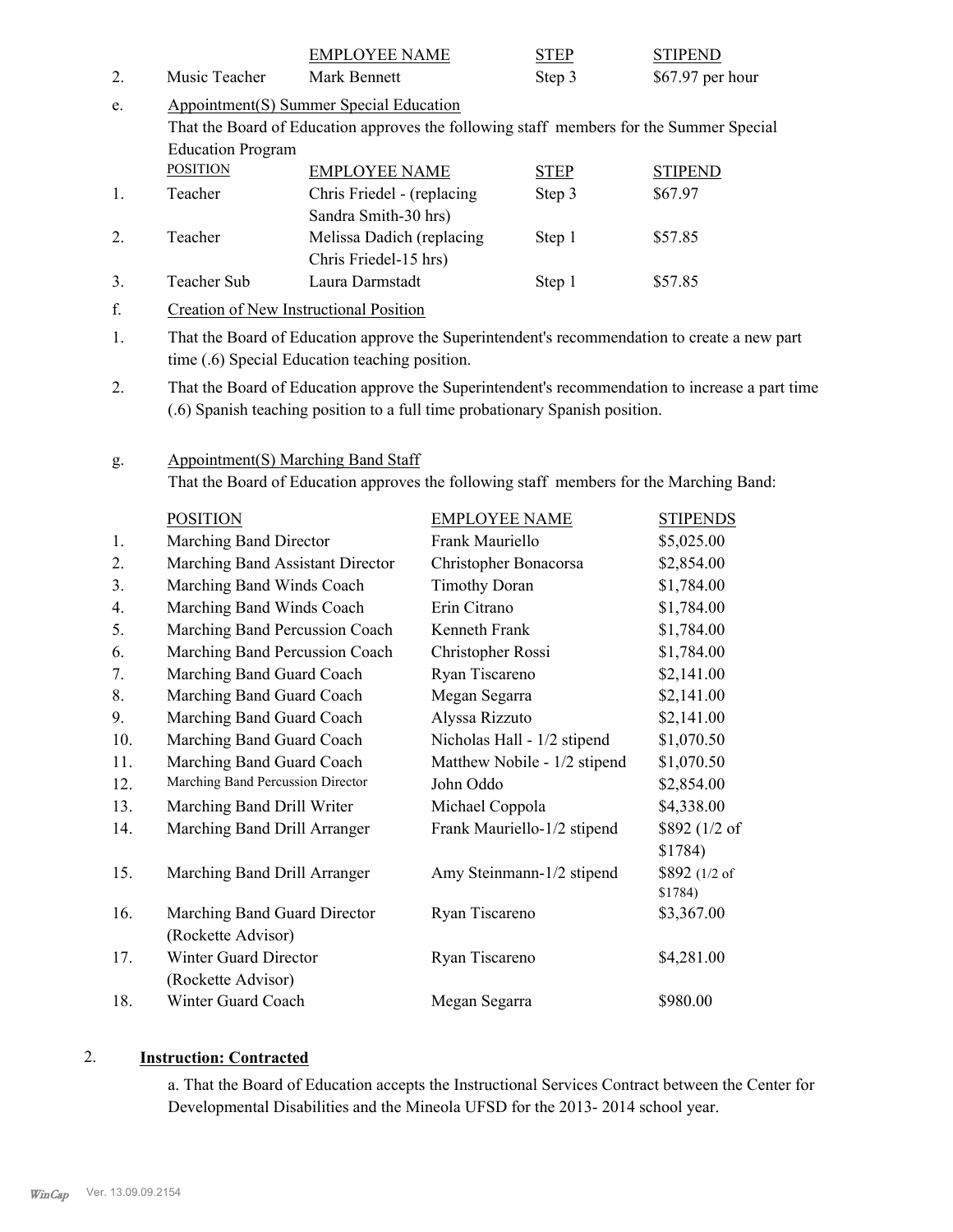b. That the Board of Education accepts the Educational Services Contract between the Brookville Center for Children Services and the Mineola UFSD for the 2013- 2014 school year.

c. That the Board of Education accepts the Related Services Contract between the New York Therapy Placement Services and the Mineola UFSD for the 2013- 2014 school year.

d. That the Board of Education accepts the Evaluation Services Contract between the Fay J. Lindner Center and the Mineola UFSD for the 2013- 2014 school year.

e. That the Board of Education accepts the Tutoring Services Contract between St. James Tutoring Inc. and the Mineola UFSD for the 2013- 2014 school year.

f. That the Board of Education accepts the Affiliation Agreement between Farmingdale State College and the Mineola UFSD for the 2013- 2014 school year.

g. That the Board of Education accepts the Special Education Services Contract between Hicksville UFSD and the Mineola UFSD for the 2013- 2014 school year.

h. That the Board of Education accepts the Summer Instructional Services Contract between the Hagedorn Little Village School and the Mineola UFSD for the 2013- 2014 school year.

# 3. **Civil Service**

- a. Resignation(s)
- That the Board of Education accept the resignation of Patricia Licari, part time Bus Attendant in Transportation, effective June 28, 2013. 1.
- b. Leave(s) of Absence
- That the Board of Education approve a paid Medical Leave of Absence to Thomas Farrell, Head Custodian II at the Middle School, due to surgery, effective July 23, 2013. Return date is at doctor's discretion. 1.

# 4. **Business /Finance**

# a. **Treasurer's Report**

That the Board of Education accepts the Treasurer's report for the period ending May 31, 2013 and directs that it be placed on file.

## b. **Approval of Invoices and Payroll**

That the Board of Education accepts the Invoices and Payroll for the period ending June 30, 2013

| Warrant #23        | June 12, 2013 | \$708,746.80           |
|--------------------|---------------|------------------------|
| Warrant # 24       | June 28, 2013 | \$1,775,371.46         |
| Professional Leave | June 26, 2013 | $\frac{1}{2}$ 9.795.93 |

## **TOTAL EXPENSES \$2,493,914.19**

PAYROLL # 23 & # 24

| General | \$8,624,768.90 |
|---------|----------------|
| F Fund  | \$148,948.72   |

**TOTAL PAYROLL \$8,773,717.62**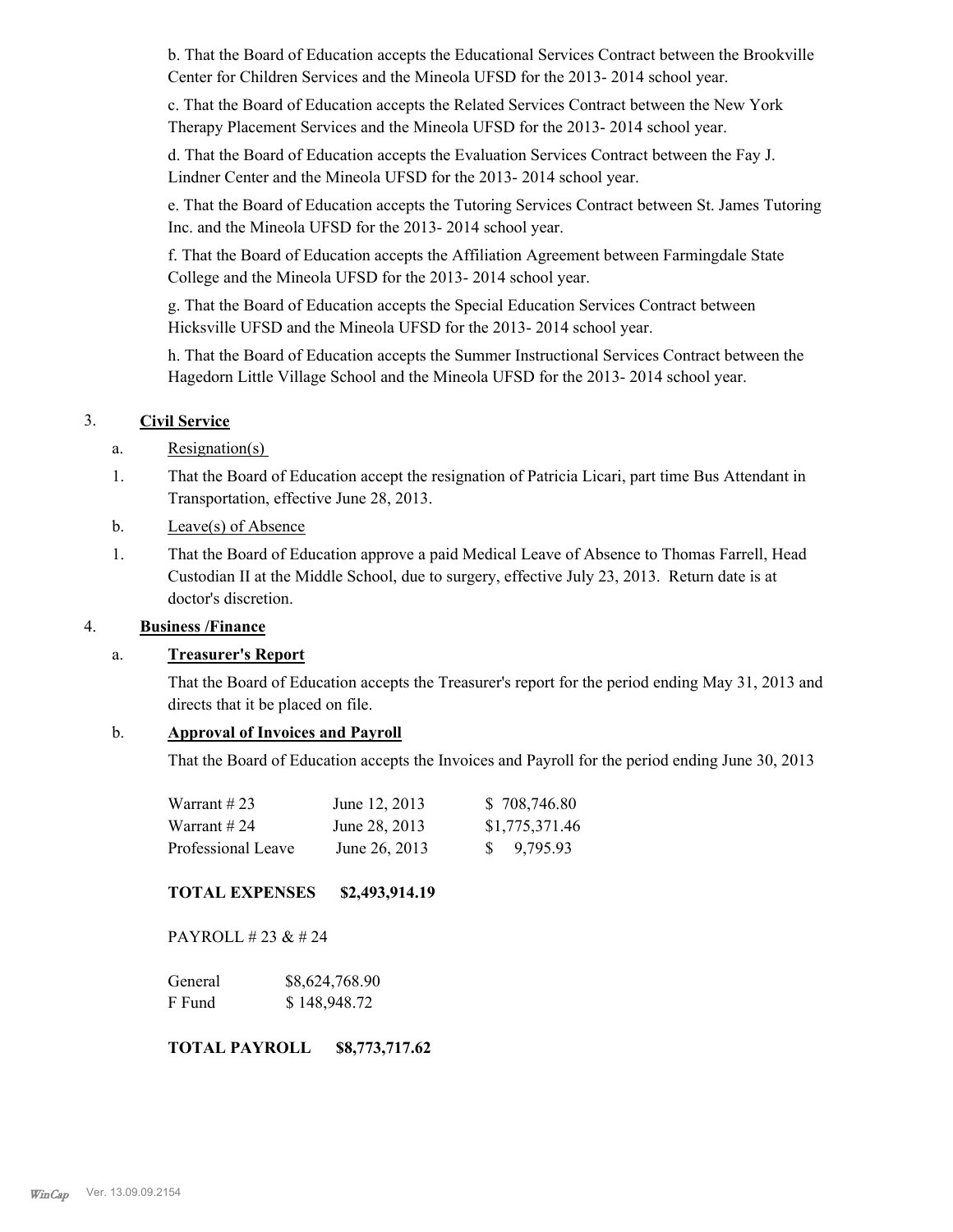# 5. **Business/Finance: Contract Approvals**

a. That the Board of Education approves the Consulting Contract between RJ Rossiter Consulting Group and the Mineola UFSD to review the District Affordable Care Act (ACA) provisions for the 2013- 2014 school year.

# **K. Superintendent Reports/Presentations**

Superintendent of Schools' Reports for 7/18/13 Presentations: 1. Regents Results

The Superintendent presented "Regents Results" for the 2012- 2013 school year (the presentation can be found on the District website on the Board of Education page). The Superintendent stated that there are 3 regents testing periods- August, January and June. He displayed a chart of High School Student Achievement 2012-2013 in each of the subject areas. It was reported by the Superintendent, that the Earth Science results were a disappointment. A plan is in place to correct this issue, which includes moving Mr. Hepworth to the High School as IL. The Superintendent stated that the Algebra 2/Trig Regents is the gateway to the advanced regents diploma. Students performed well, but half of the failures reported were seniors. The Superintendent discussed some of the challenges that the district must continue to grapple with over the 2013-2014 school year. He stated that the State is looking at aspirational performance ratings, which will measure how our students are progressing toward college and career readiness (80 on the Integrated Algebra regents and a 75 on the English regents). The Superintendent discussed various regents results. He stated that this year, for the English Regents, students did not do well. A total of 231 exams were administered. The Superintendent stated that the cut score was changed by SED, 6 students did not pass and mastery dropped. There were 5 new student admitted during the year, and all failed during the first administration. There were 25 students that failed in January; of that group 21 retook the exam in June and 12 passed, 3 more earned safety net and 10 students are still outstanding. It was reported that of the 206 students- 188 received a grade of 65 or higher. It was stated that 10 students need to pass in order to graduate. The Superintendent stated that for the Integrated Algebra regents, there was a lower score passing. But he added that this year, the entire 8th grade and repeaters are all included. The passing rate for the 8th grade alone was 92.5%. The low percent includes multiple failures by the same students and 14 students represent 55% of the failures. The Superintendent stated that this year, 253 students (9th and 10th grade) sat for the Geometry exam and 95% passed. Mr. Hornberger stated that he likes to see the data as presented, with all aspects being represented. The Superintendent stated that next year, we are not giving all (8th grade) students the Integrated Algebra regent, as it will be a new exam. The district will go back to only having the accelerated students take both the regents and the State exam. He does not want the children to be guinea pigs for the new exam and added that most districts are doing the same thing. Mr. Hornberger asked if the 8th graders will all continue to have a double period of math in 8th grade .The Superintendent stated that he would need to check on this information. Mr. Barnet asked if students taking the regents exam are required to also take the State assessment and the Superintendent stated that they are required to take the State test.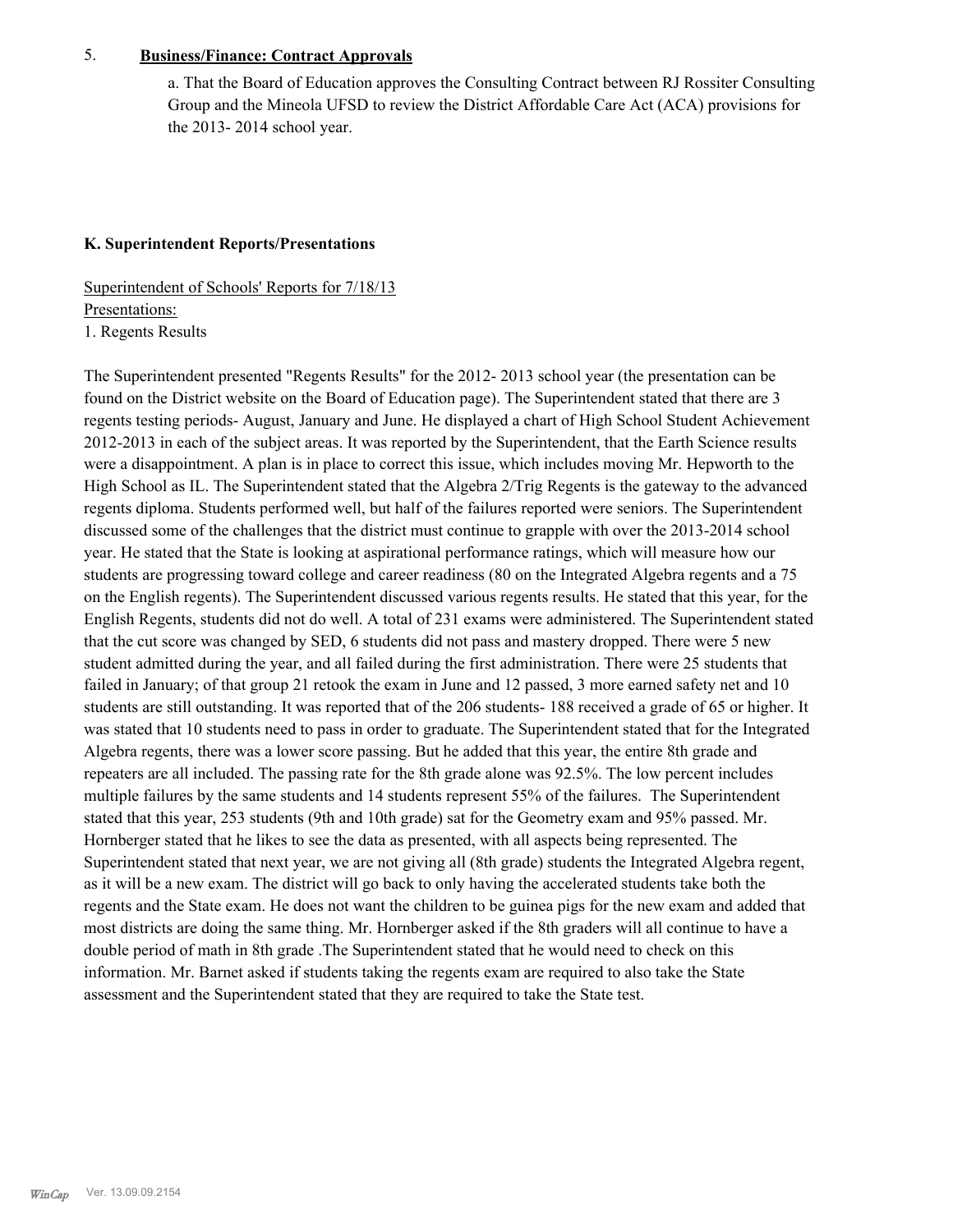The Superintendent continued to review the regents results. He stated that for both the Global History and US History exams the students did very well. Dr. Nagler stated that in science, the numbers were very good across the board with the exception of Earth Science; as stated earlier changes will be made. The Superintendent stated that for physics, the passing rate was 87% which is double from last year. The Superintendent discussed the changes for ELA. The new Regents exam in ELA (Common Core) consists of 3 parts- which includes 24 multiple choice items and 2 writing prompts. There is a major shift to focus on evidence based writing. He stated that the Common Core Assessments will be entered into the Cube so that teachers have easy access to data. The Superintendent discussed some of the next steps in Math. The Math IL, Mr. Desire will be teaching a class for at risk students, during their lunch period every other day. There will be a new math program for K- 9th grade. He stated that the NWEA math results were good. The new math will be very different and it is anticipated that parents will be frustrated. There will be workshops set up for families. The Superintendent stated that he will present the NWEA results at the Board meeting on 8/8/13. He added that nice growth was seen from K-7th grade. Finally, he anticipates that 60 students will be taking the "new" algebra exam, based upon the Common Core.

The Superintendent asked if there were any questions or comments from the Board. Mr. Hornberger stated that he is happy to see the improvement in the physics scores this year. He asked if the Earth Science scores are due to issues with specific teachers. Dr. Nagler stated that there were issues with specific teachers and their preparation for the exam. He added that this is the easiest exam to prepare for, so he is not happy with the poor performance. Mr. Escobar and Mr. Hepworth will take steps to address this issue. Mr. Hornberger asked when the Cube will be ready and the Superintendent stated that it will be midterm ready. Mr. Hornberger stated that he is happy with that fact because it will allow administrators to see issues early enough to address them. The Superintendent stated that the final meeting has been held in order to get the Cube ready. He added that for K-6, there will be data based report cards based upon the standards. If students are on track at the beginning of the year, progress will be good for the students. The Cube will be helpful with all of this. The Superintendent also stated that we are on track for the 8/6 delivery of iPads for the Middle School students; this will give students 1 month lead time with the devices. The work is fun and educational. He hopes that there will be a high rate of pick-ups.

## Superintendent's Comments:

There were no additional comments by the Superintendent.

## **L. Public Comments**

Mr. Barnett opened the floor to public comment. A parent/resident asked if the regents results would be on the website and the Superintendent stated the report will be posted. She asked additional questions regarding the finance committee and the AGP program at the Middle School and the Superintendent responded to all of the issues. Another parent/resident asked if there are still language regents and the Superintendent stated that there are no longer language regents. There is a different exam used now and in the 8th grade students take a compentency exam. The parent asked if the Superintendent had those results available and stated that students reported that the exam was very difficult. The Superintendent stated that he did not have the results at this time. He added that teachers should be aware of how to prepare students for these tests. Another parent/resident had question regarding the 6th grade art class. The Superintendent stated that 6th grade is not required to have art, but they must have technology and home and consumer science. The parent suggested the possibility of offering students the option of music or art. The Superintendent stated that he would talk to Mr. Gaven about this option. He also stated that there is a graduation requirement which begins in high school that students must have a year of art, music or technology. There were no additional public comments.